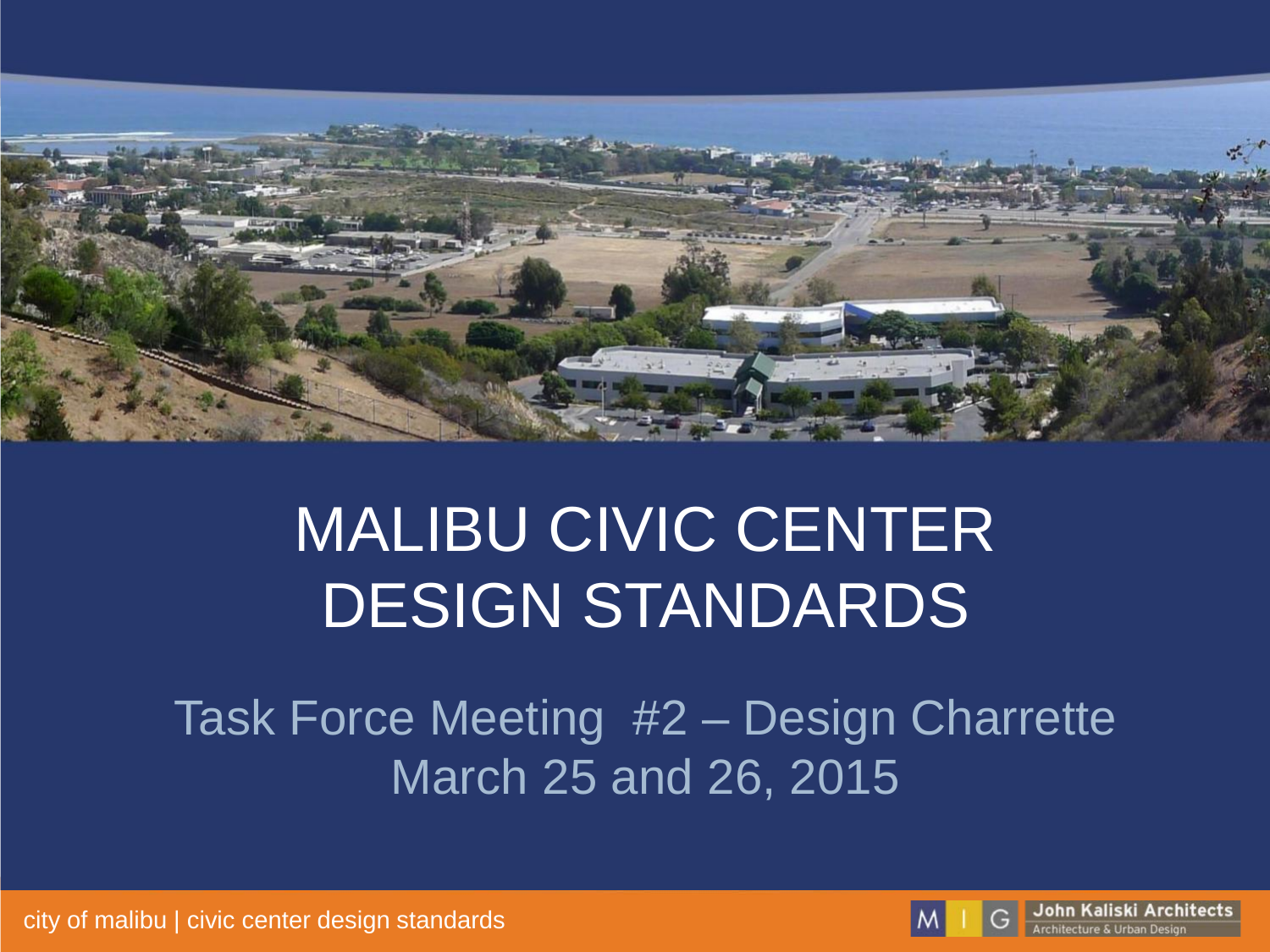# Agenda - Wednesday

#### **Wednesday, March 25, 2015**

- **E** Introduction
- **Purpose of Charrette**
- **New Information**
- **EXAGGETY** Charrette Topic Area Groups
- **•** Presentation of Ideas

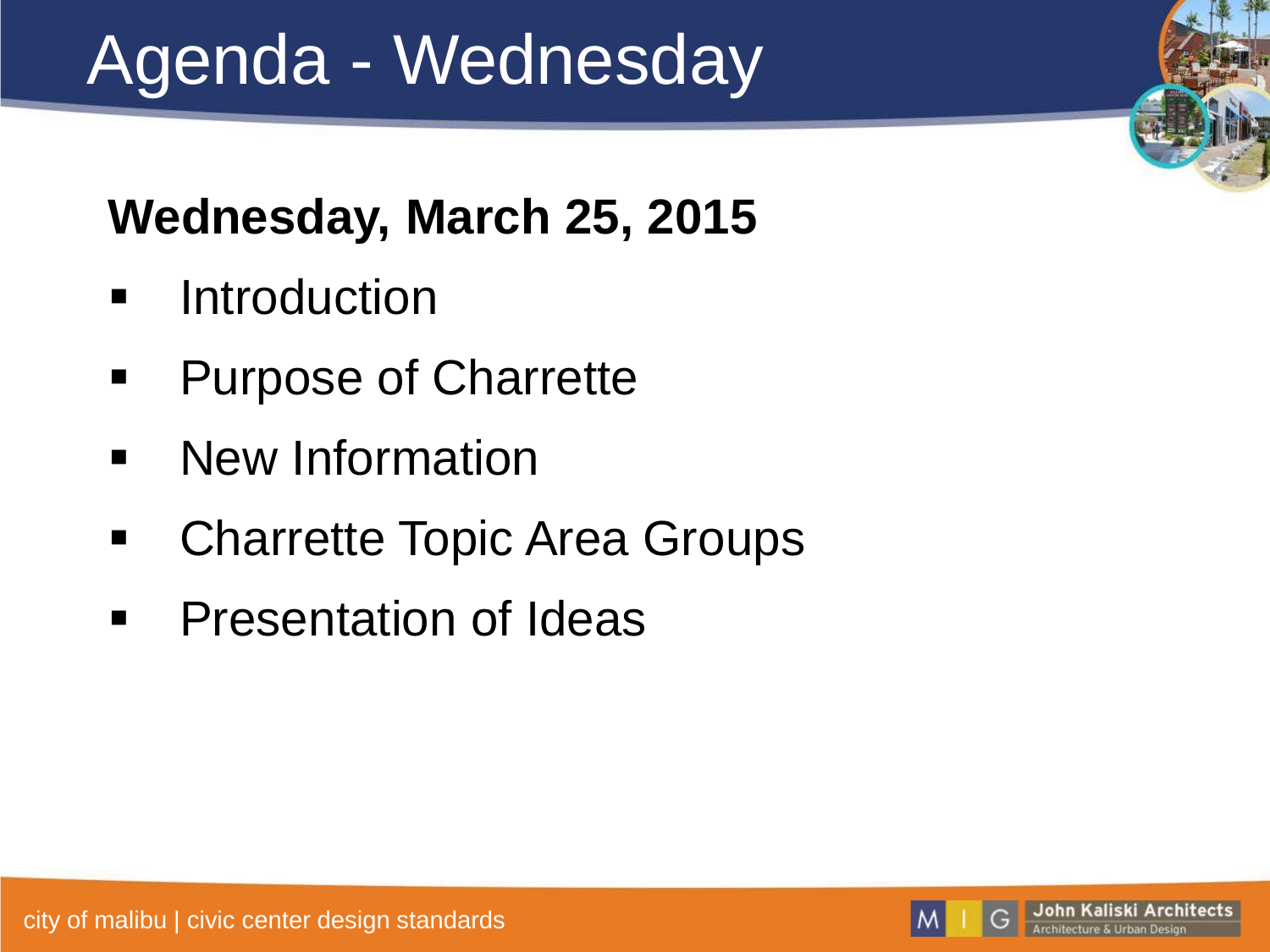# Agenda - Thursday

### **Thursday, March 26, 2015**

- Consultant Team Presentation
- **Task Force Discussion and Direction**
- **Public Comment**
- **Adjourn to Next Meeting (date not set)**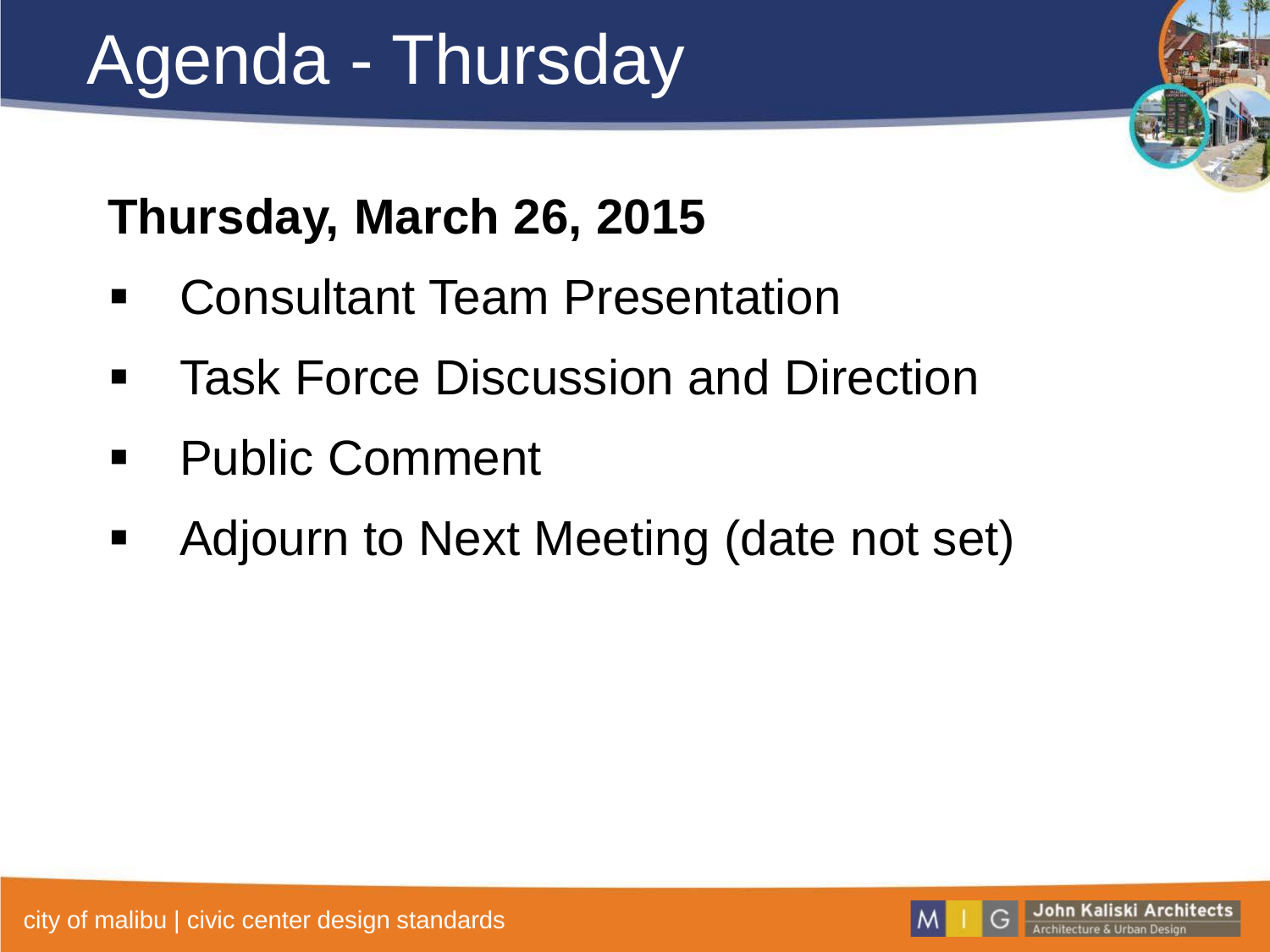

# PURPOSE OF DESIGN CHARRETTE

city of malibu | civic center design standards



John Kaliski Architects G Architecture & Urban Design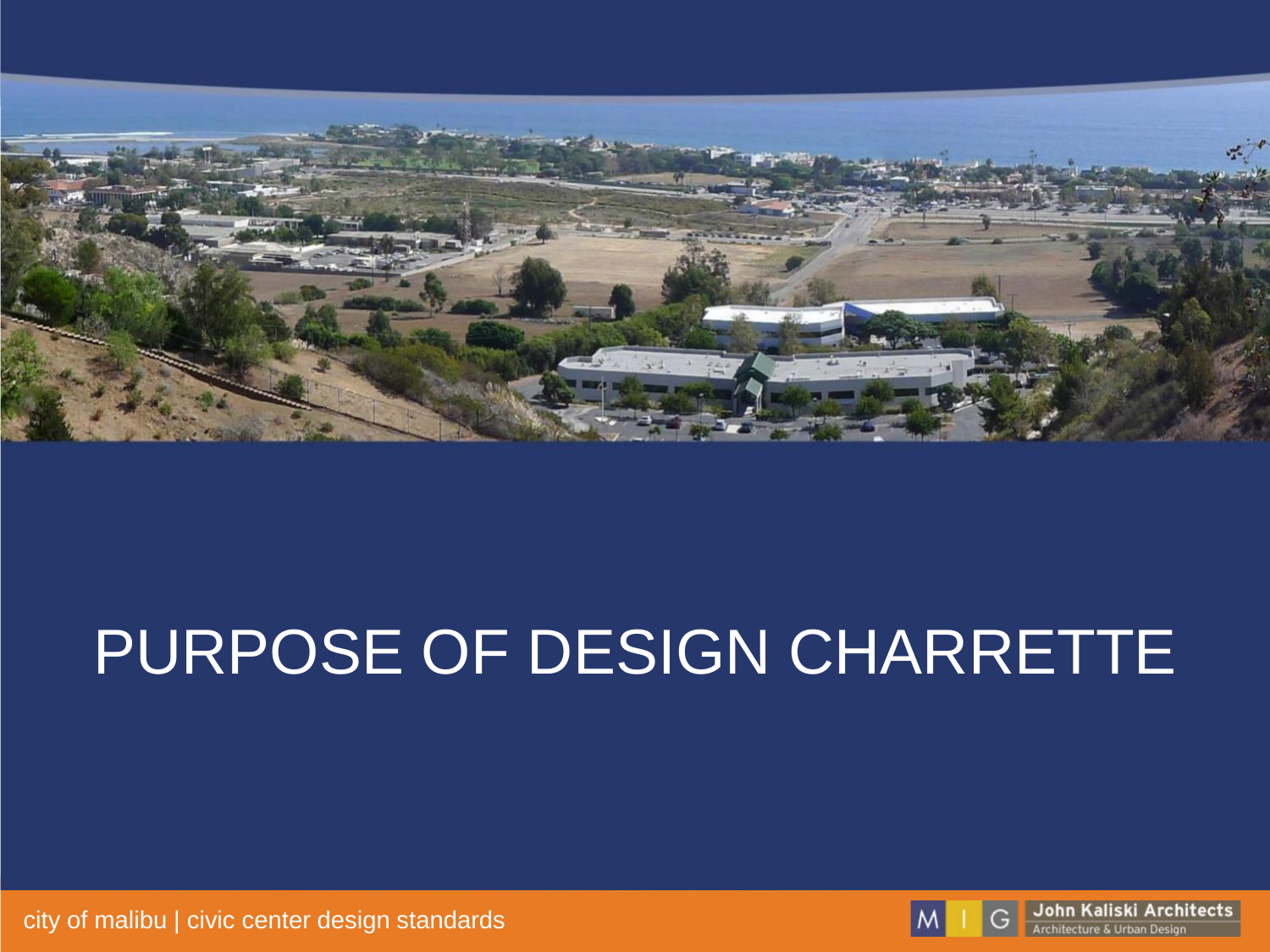# Collaborate, sketch, explore, and share design ideas and concepts for Civic Center Design Standards

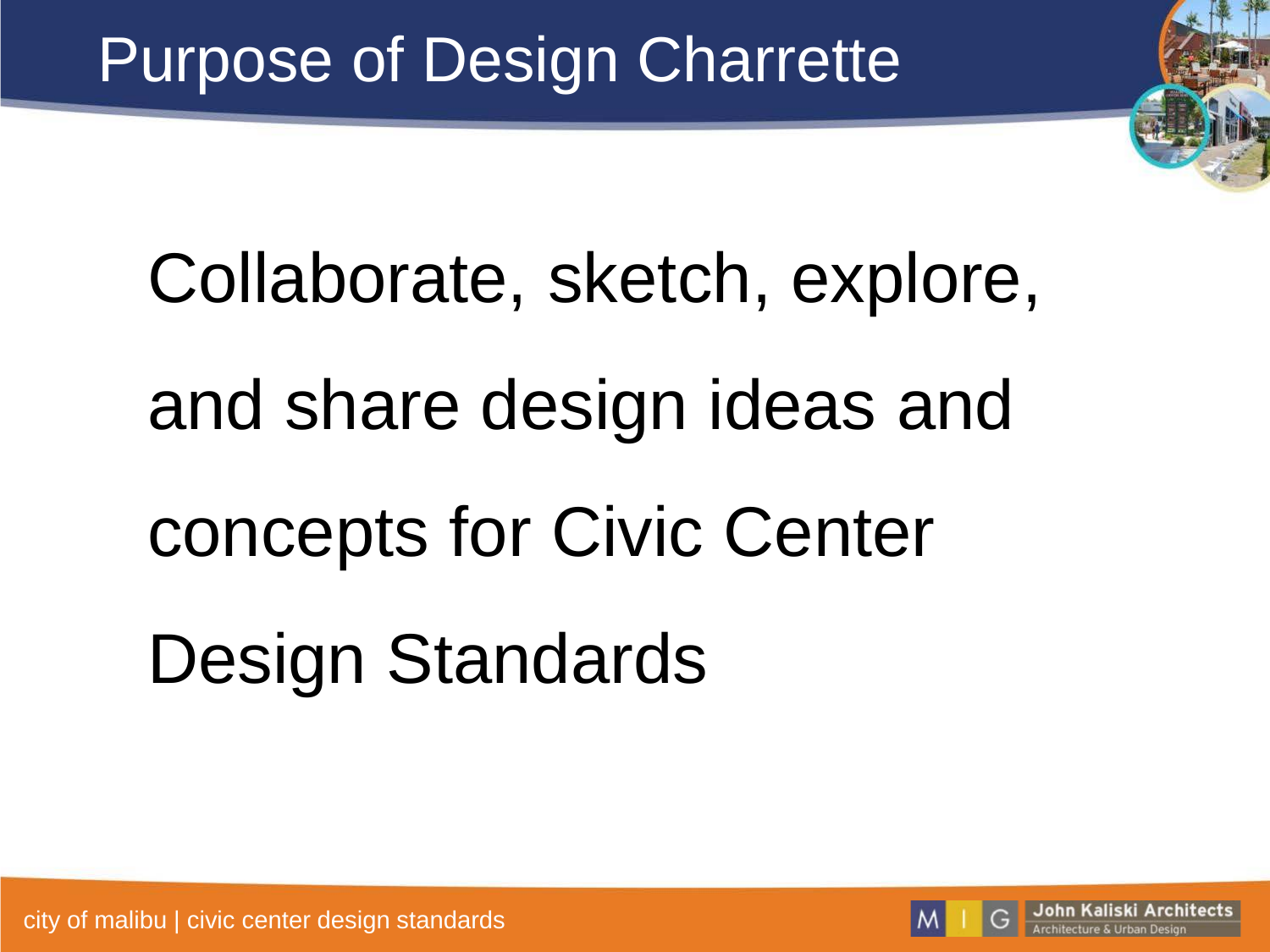

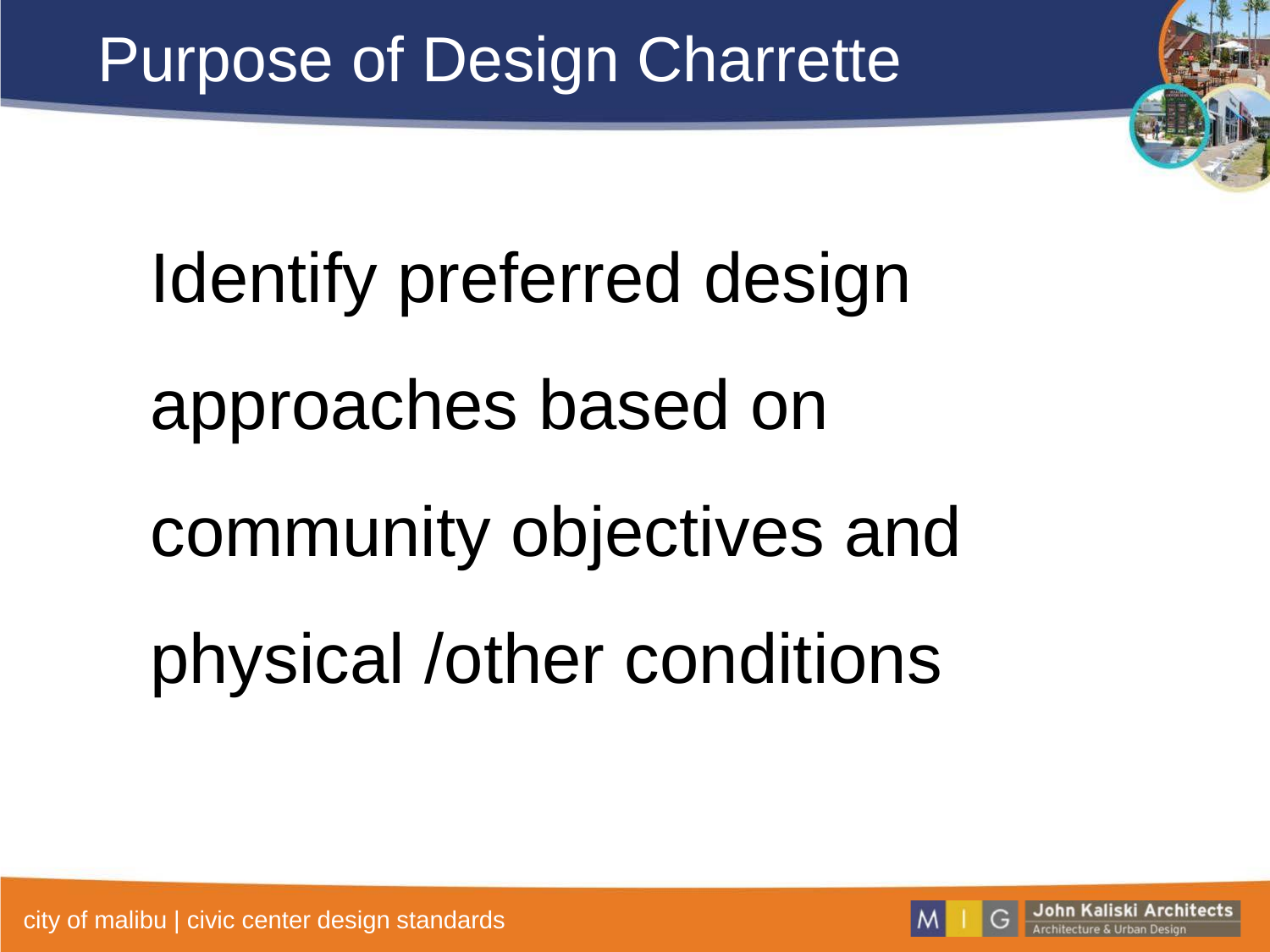

# NEW INFORMATION

city of malibu | civic center design standards



John Kaliski Architects G Architecture & Urban Design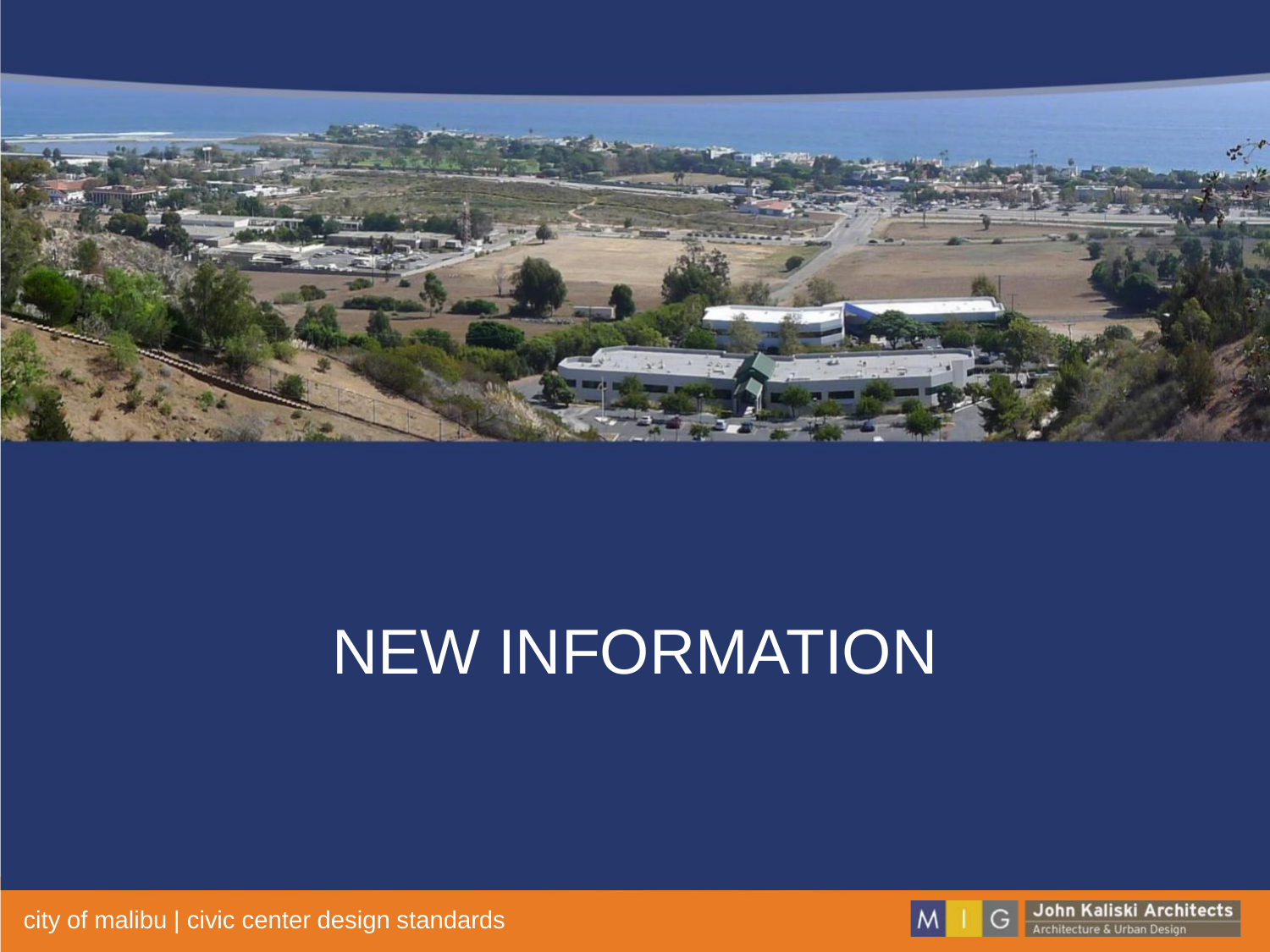# Additional Information

- La Paz Connectivity
- Legacy Park: Deed Restriction and Enhancement
- Civic Center Linear Park
- Wetlands Delineation Study
- Malibu Esplanade
- Perenchio Property

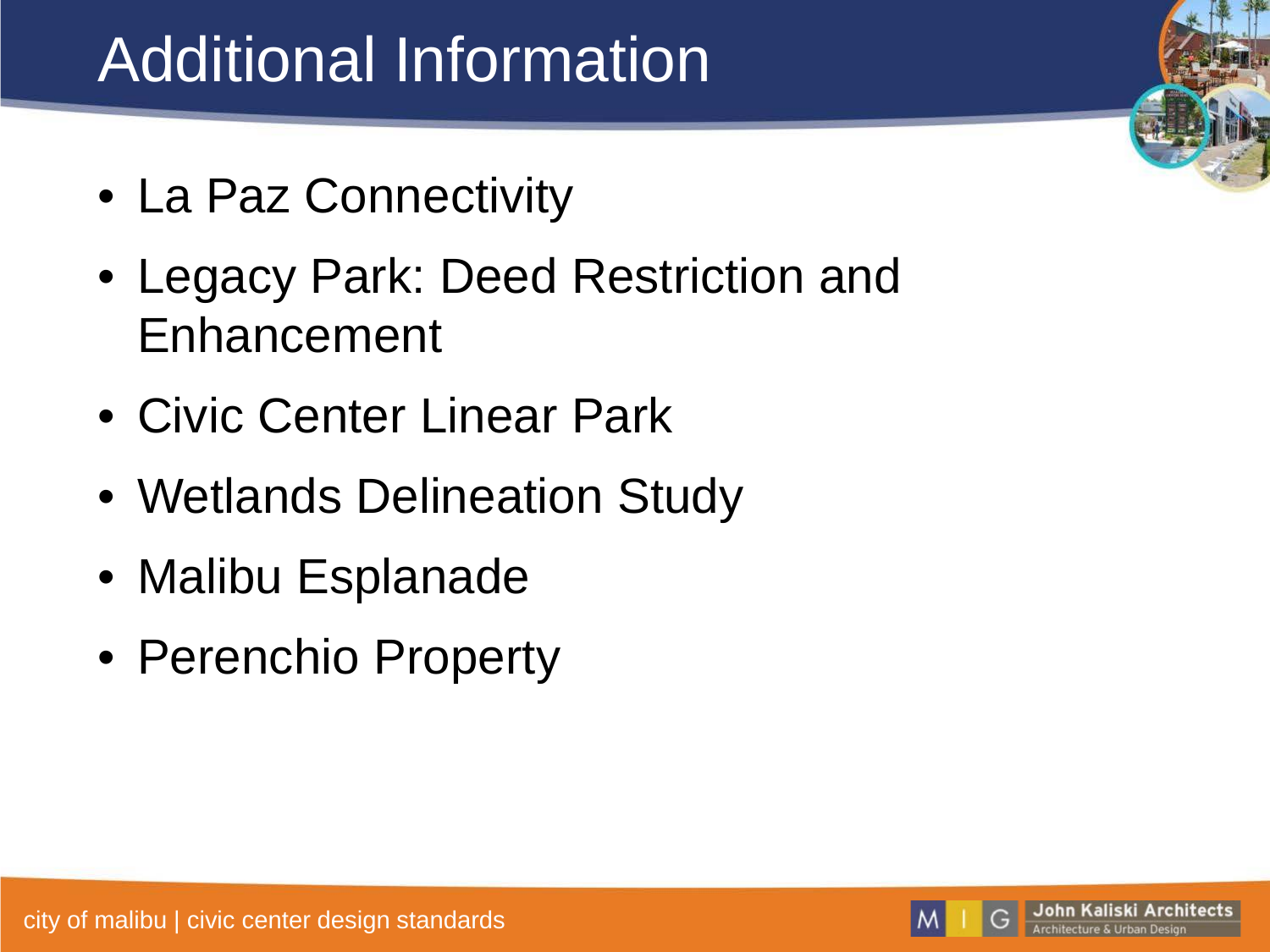# Legacy Park Deed Restriction

- 15 acres of open space
- Uses restricted to passive recreation, natural vegetation, and environment objectives (such as storm water management)
- Allows very limited parking (along Civic Center Way)
- Effective April 14, 2006

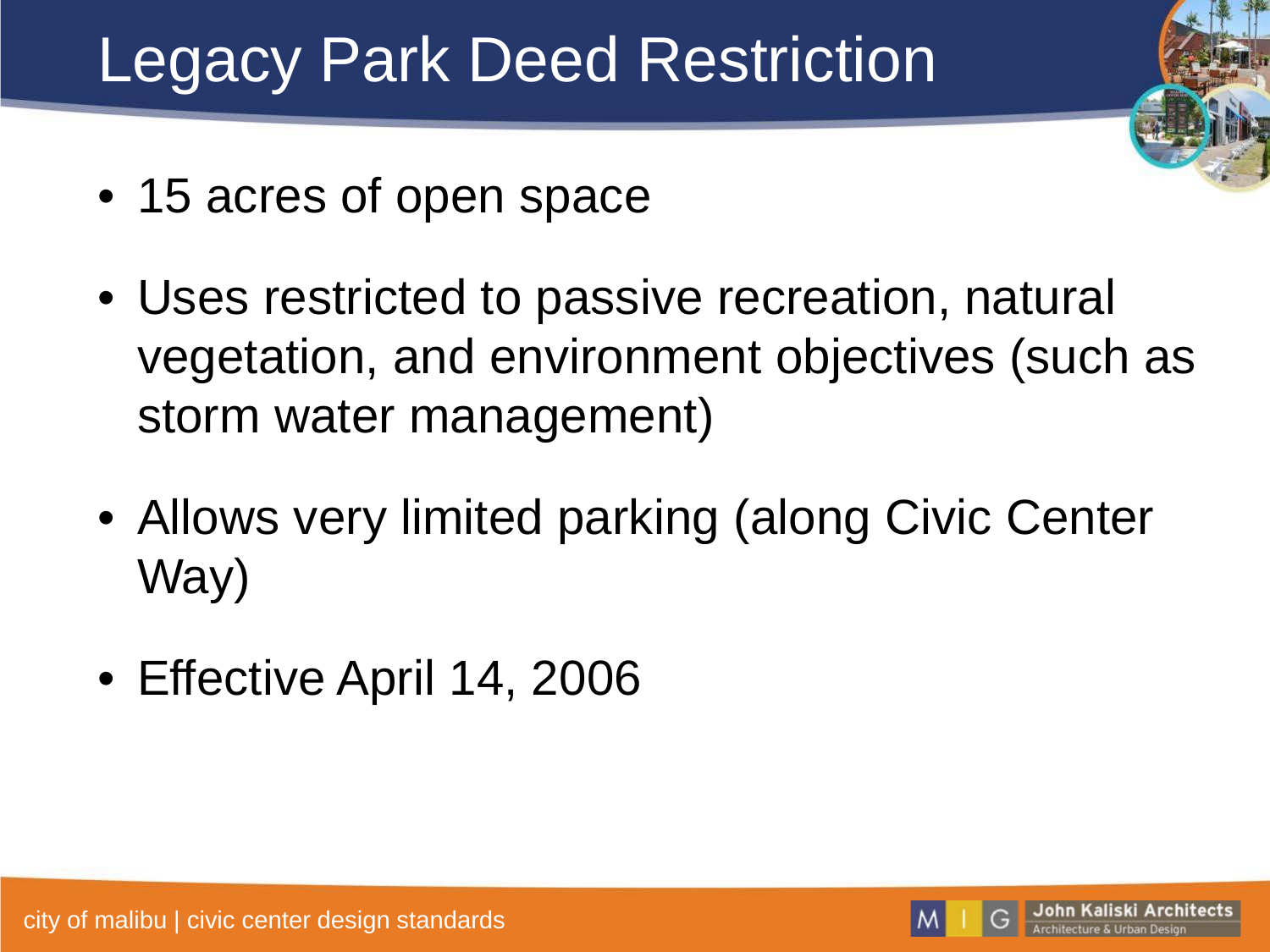# Legacy Park Art Enhancement Plan

- Legacy Park Public Art Enhancement Plan
- Goals: Enhance Legacy Park with art and draw more visitors
- Proposal submittal deadline: March 23, 2015

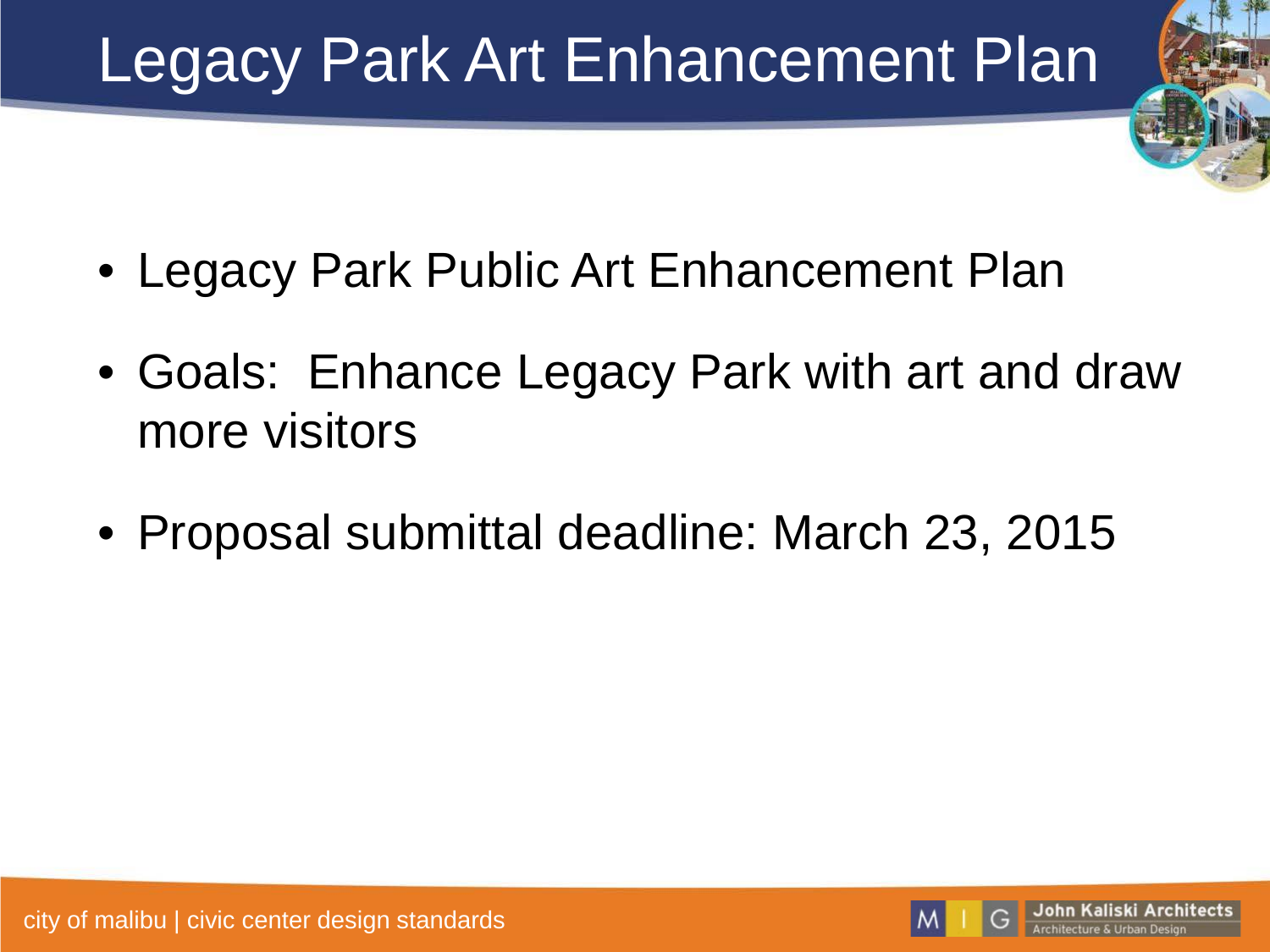# Civic Center Linear Park

- Cross Creek Road Improvements 2007
- La Paz project conditioned for trail enhancement - 2009
- Landscape walkway and pedestrian connectivity along Civic Center Way and through Legacy Park - 2010
- Civic Center Wastewater Treatment Facility includes conditions for Linear Park segment - 2014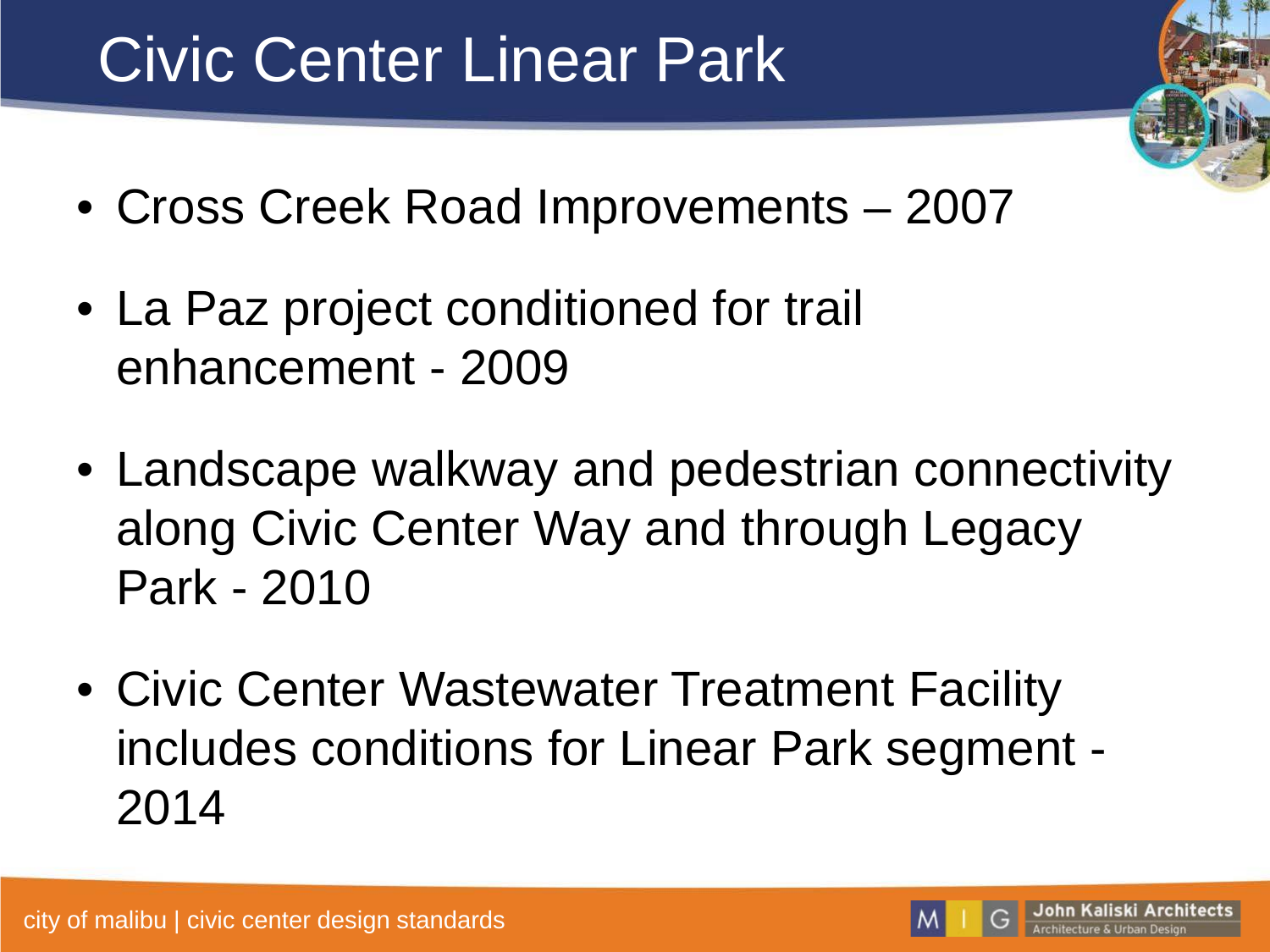# Civic Center Linear Park

- Civic Center Way Widening Project: roadway and trail improvements from Stuart Ranch Road to planned Wastewater Treatment Facility– 2015
- Rancho Malibu Hotel/Memorial Park property: trail segment would be a condition of approval
- Malibu Creek Trail (Planned)

#### • Malibu Pacific Trail (Planned)

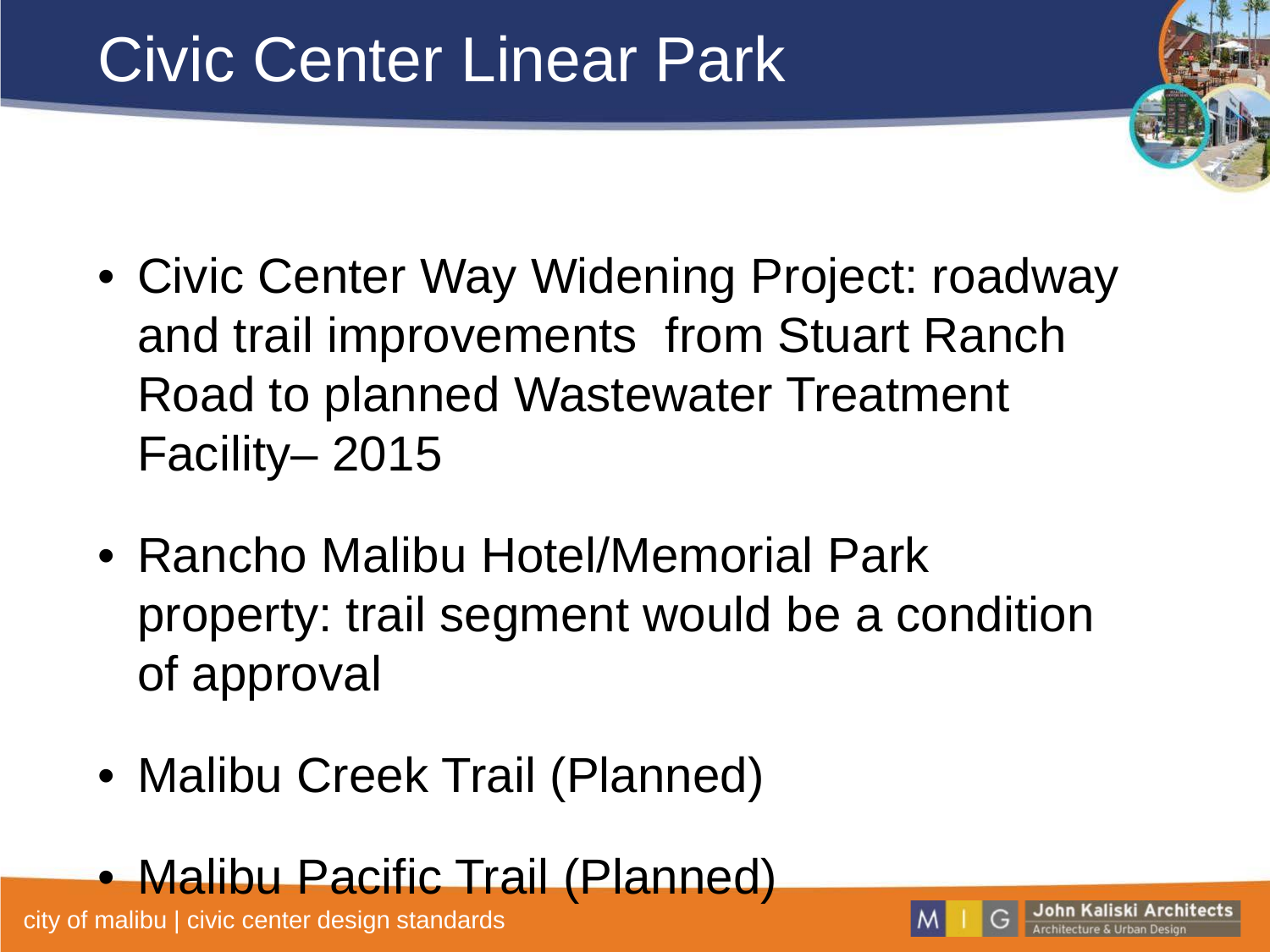## Planned Trails and Sewer Lines



#### city of malibu | civic center design standards



John Kaliski Architects Architecture & Urban Design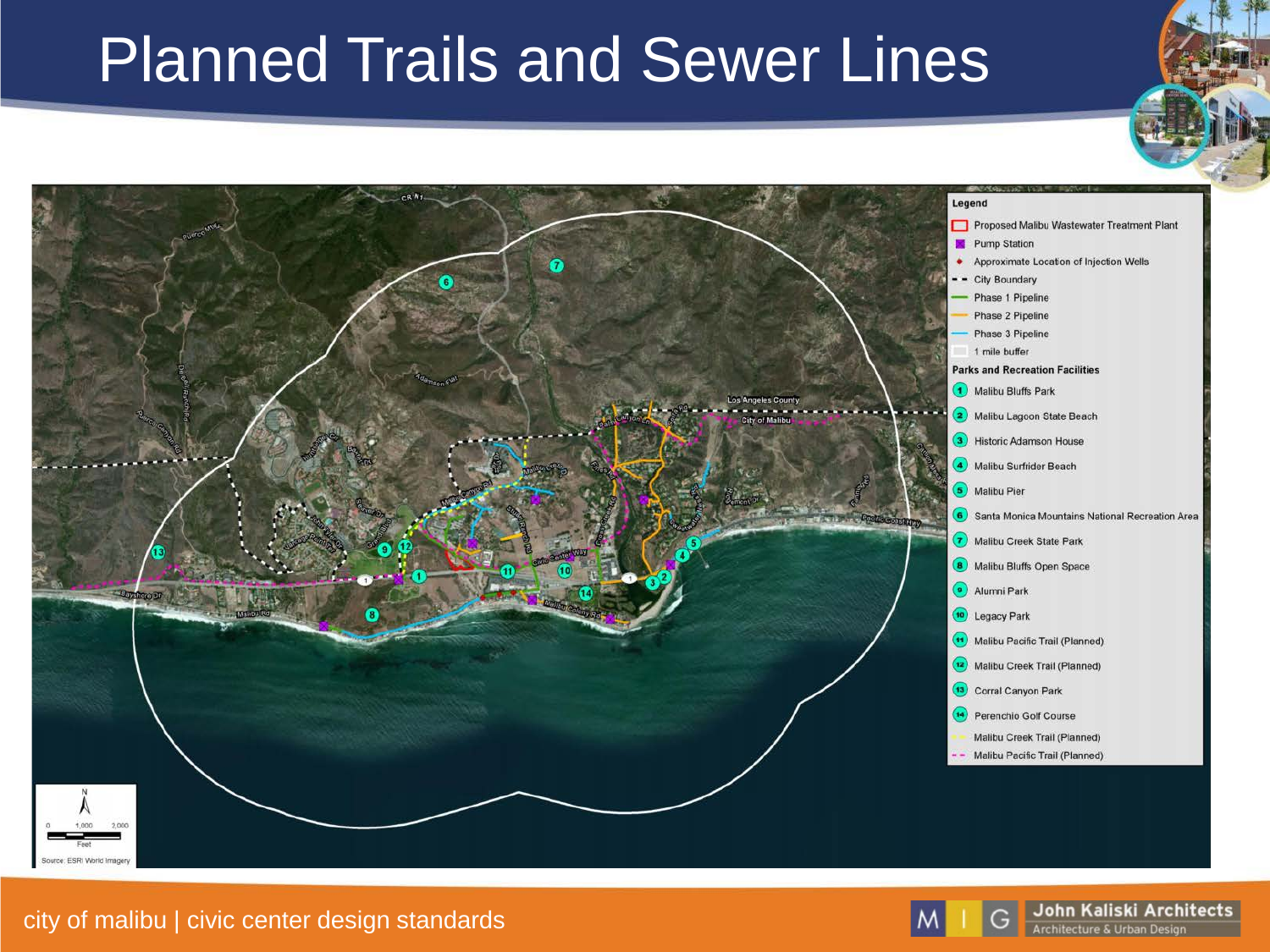# Wetlands Delineation Study - 1999





G

John Kaliski Architects Architecture & Urban Design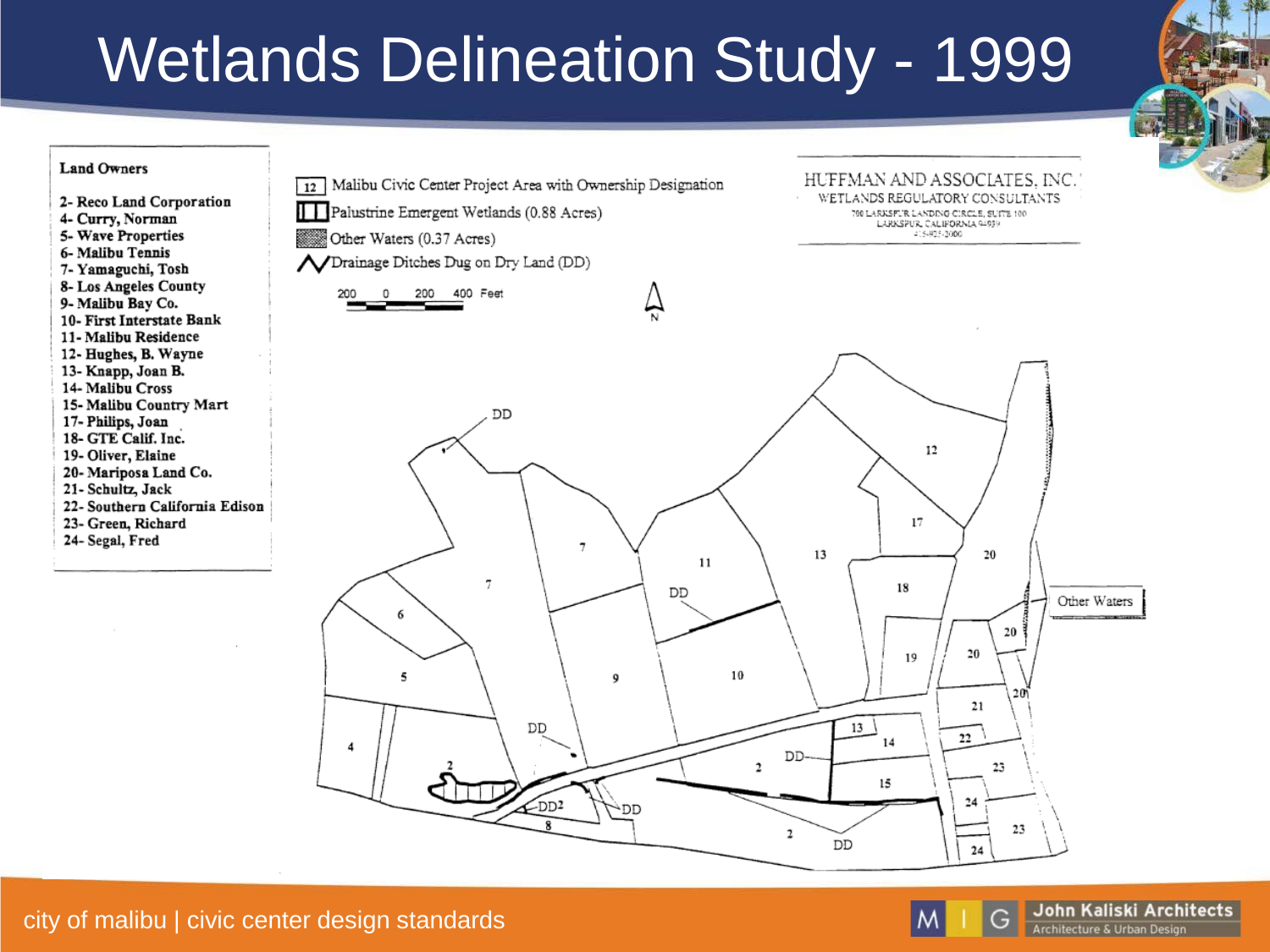# Malibu Beach Esplanade

- Proposed by nonprofit organization: Construct pedestrian and bicycle trail system and viewing decks along PCH between Surfrider Beach and Malibu Bluffs Park. Funds collected but lost due to lack of coordination.
- Concept reinvigorated in 2012-13: Parks and Recreation Commission reviewed Phase I in February 2013 and voted to not recommend project due to potential safety issues, lack of funding, and not on City's high priority list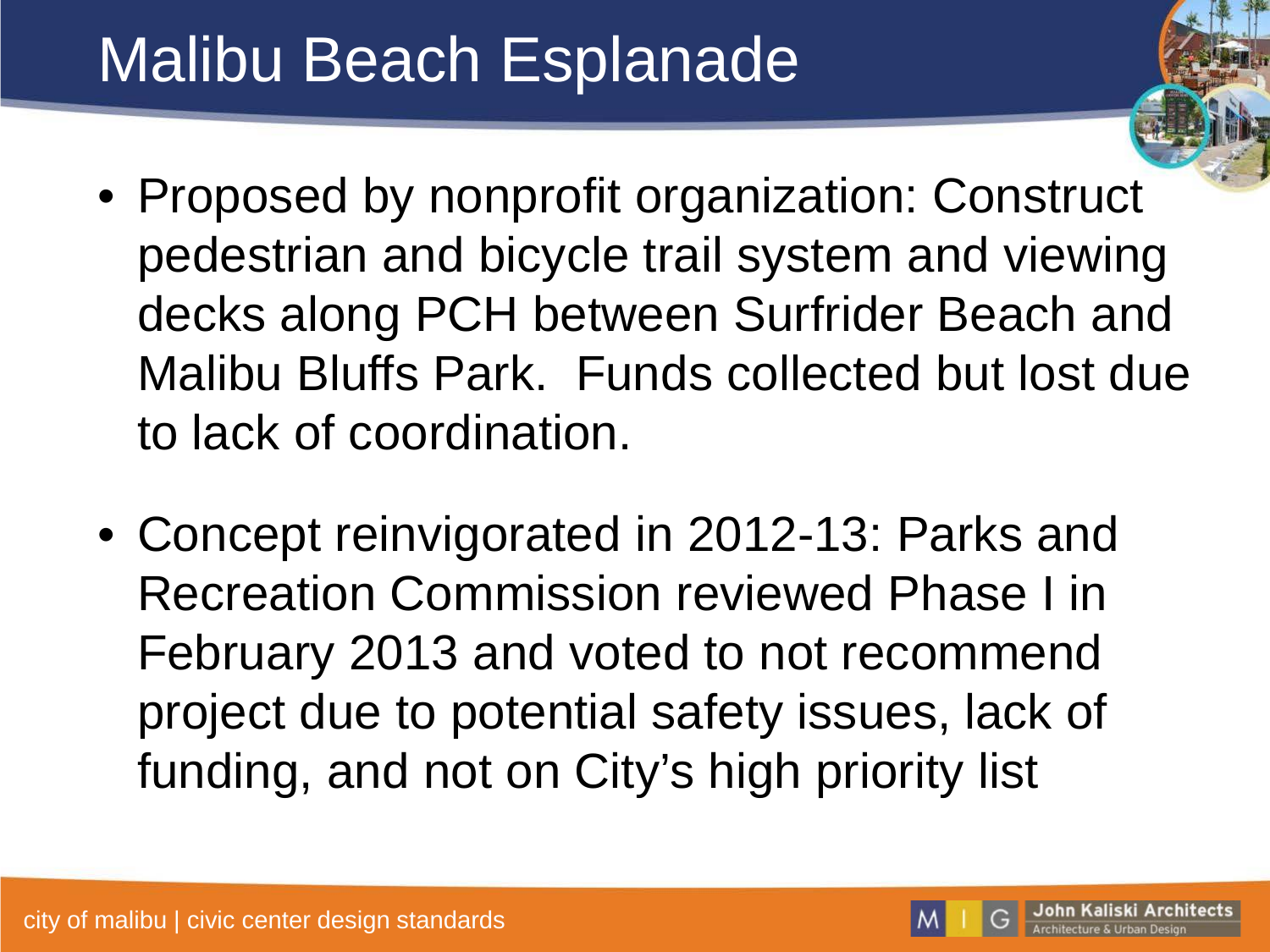# Perenchio Property

- 9.86 acres of private open space (golf)
- Property to transfer to State Coastal Conservancy (or other qualified entity) upon death of both owners
- Future use restricted to passive recreation, natural upland vegetation, and lagoon
- Rock walls along Malibu Colony entrance and residences to remain

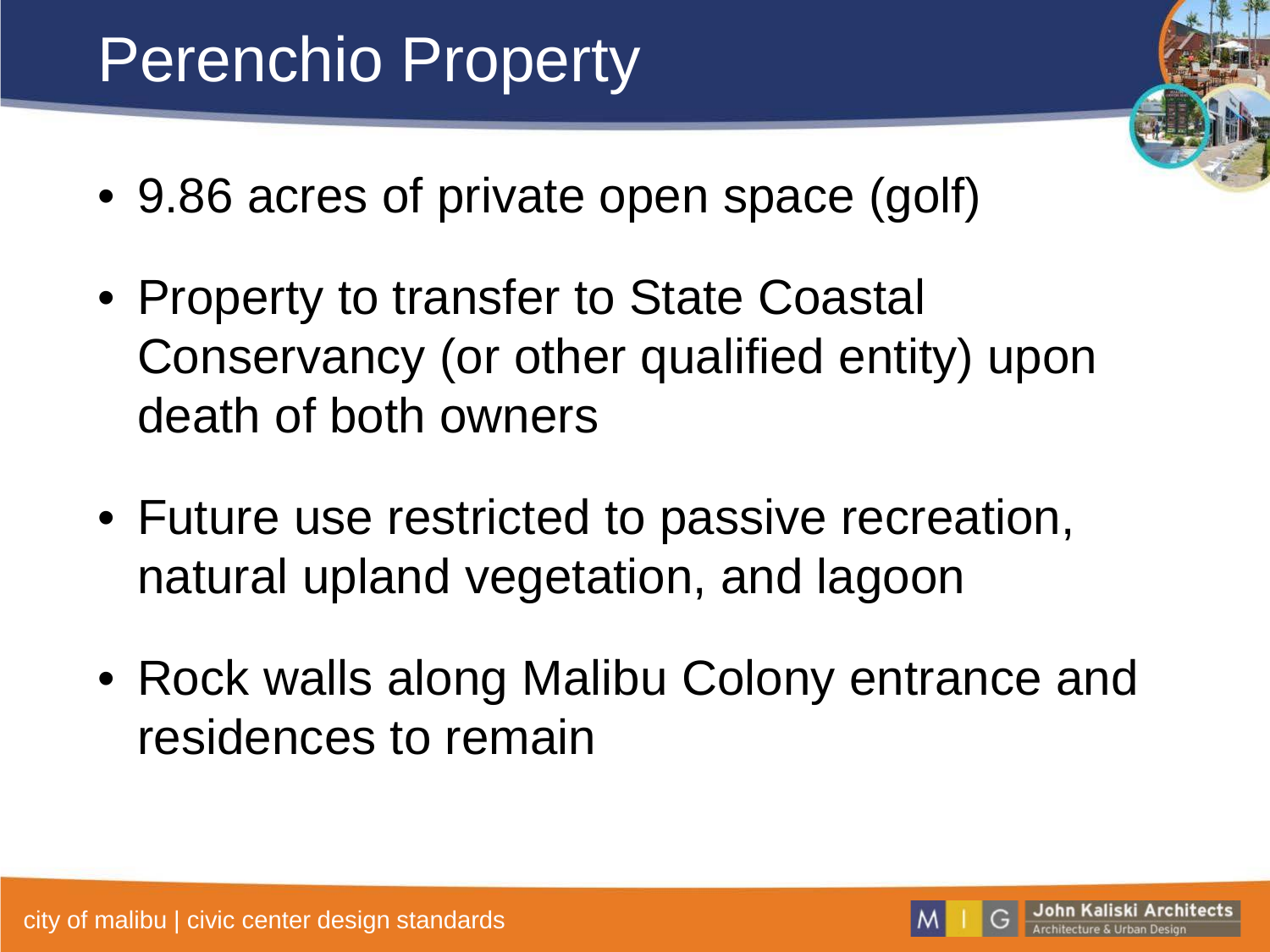

# COMMENTS/QUESTIONS

 $\mathsf{M}$ 

G

John Kaliski Architects

Architecture & Urban Design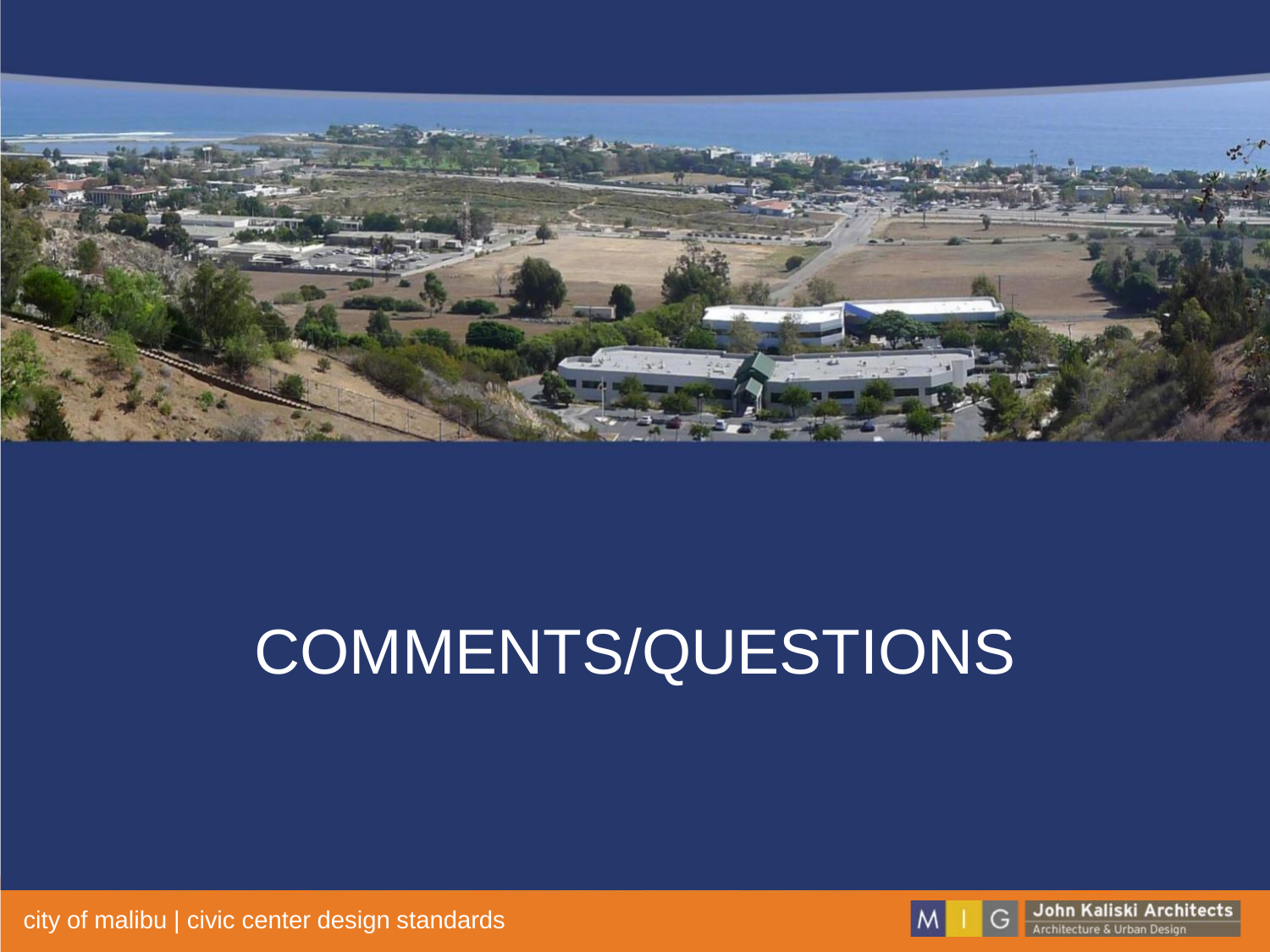

# CHARRETTE TOPIC AREA GROUPS

city of malibu | civic center design standards



John Kaliski Architects G Architecture & Urban Design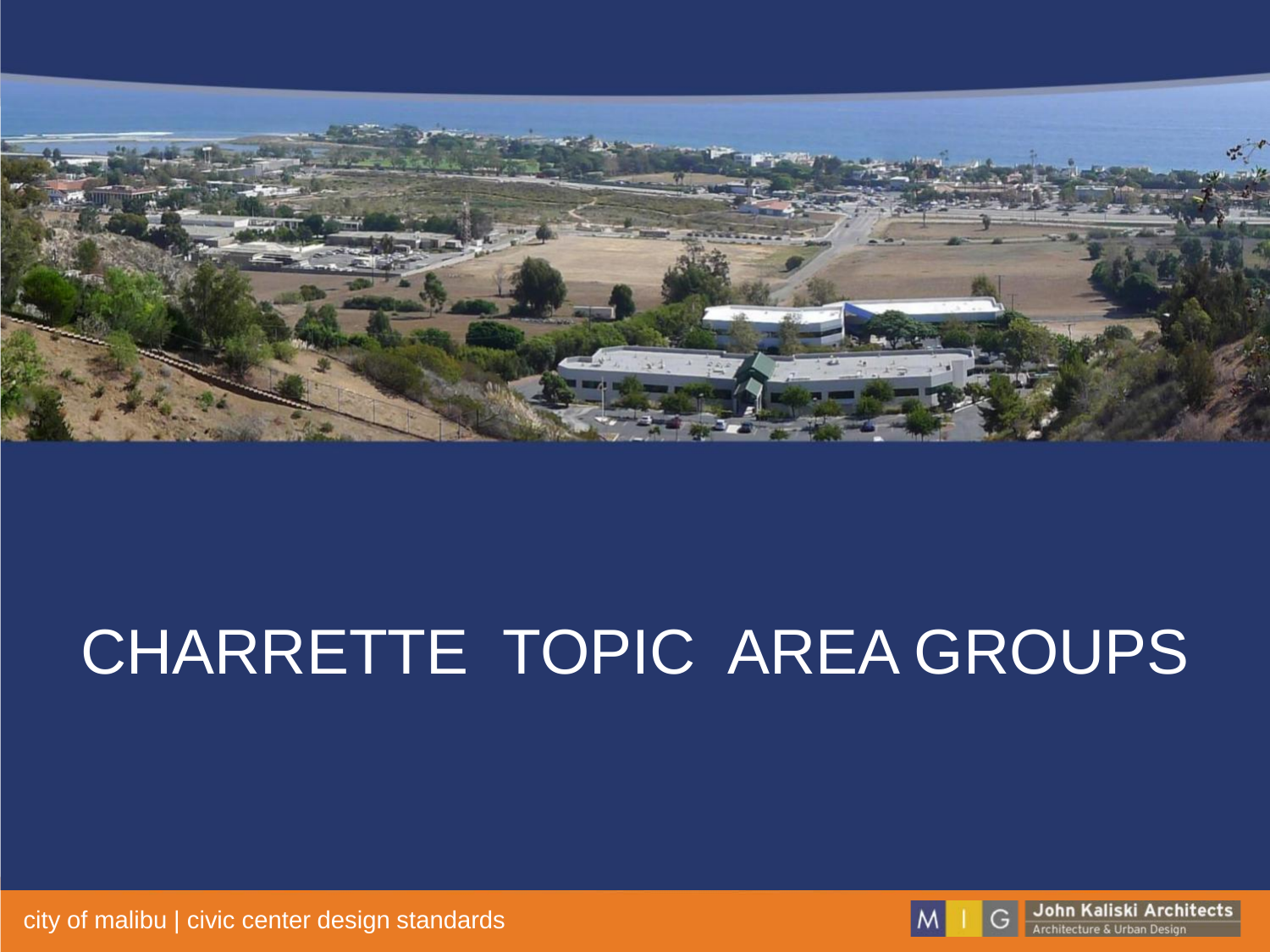# Charrette Topic Area Groups

- Topic 1: Character and Place
- Topic 2: Connectivity
- Topic 3: Implementation and Parking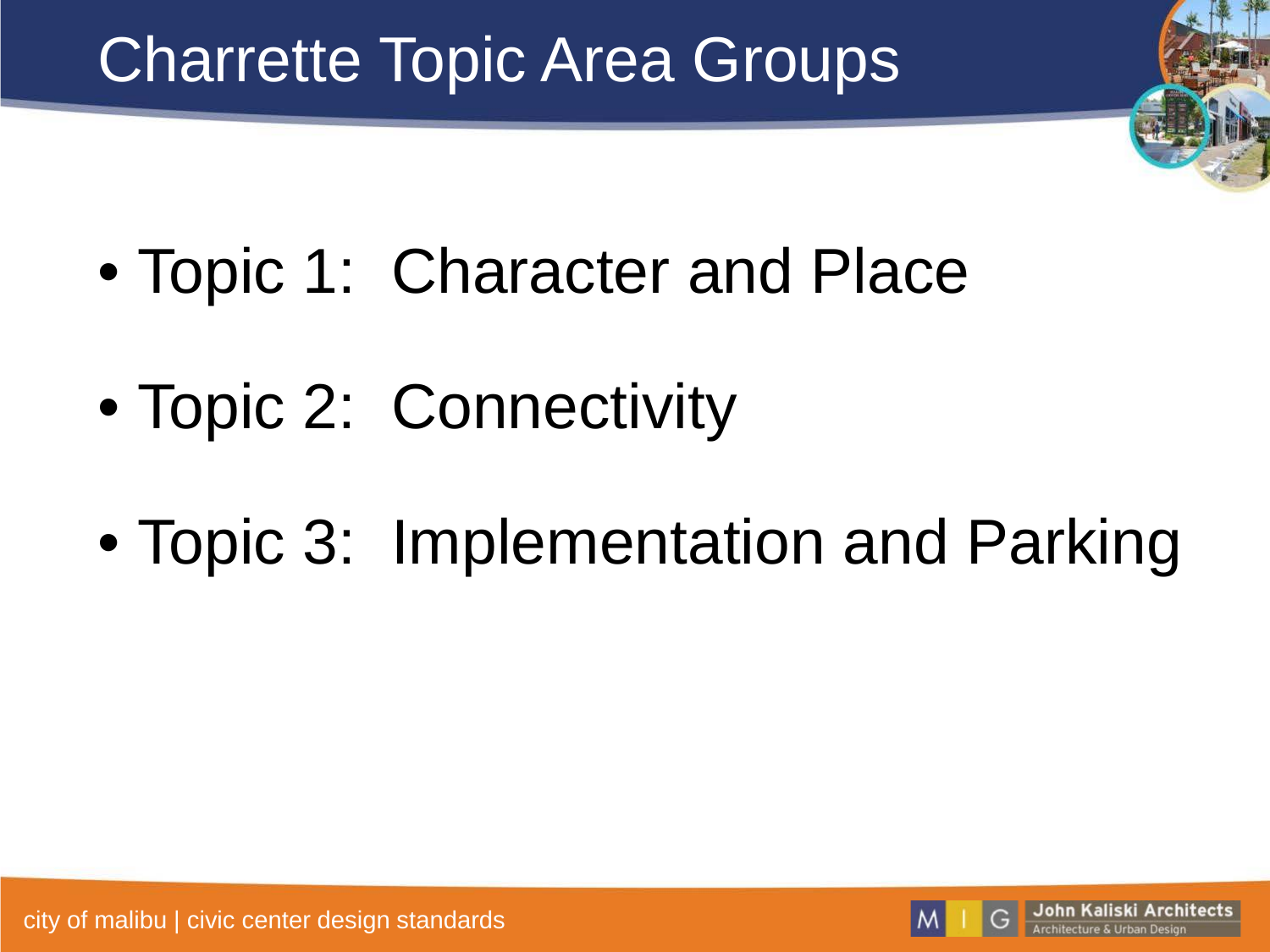

# PRESENTATION OF IDEAS

city of malibu | civic center design standards



G

John Kaliski Architects Architecture & Urban Design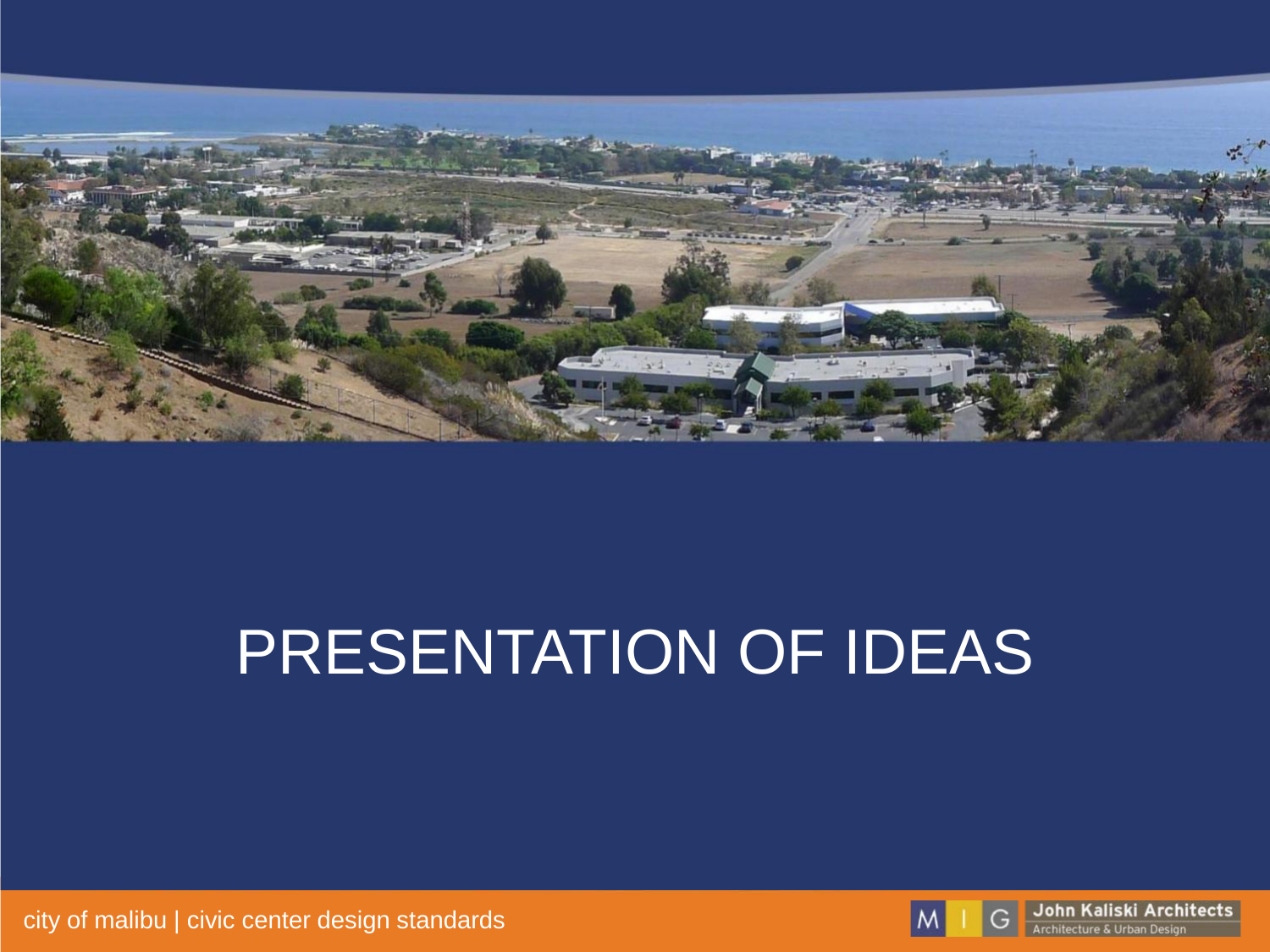

# PUBLIC COMMENTS/QUESTIONS



John Kaliski Architects

Architecture & Urban Design